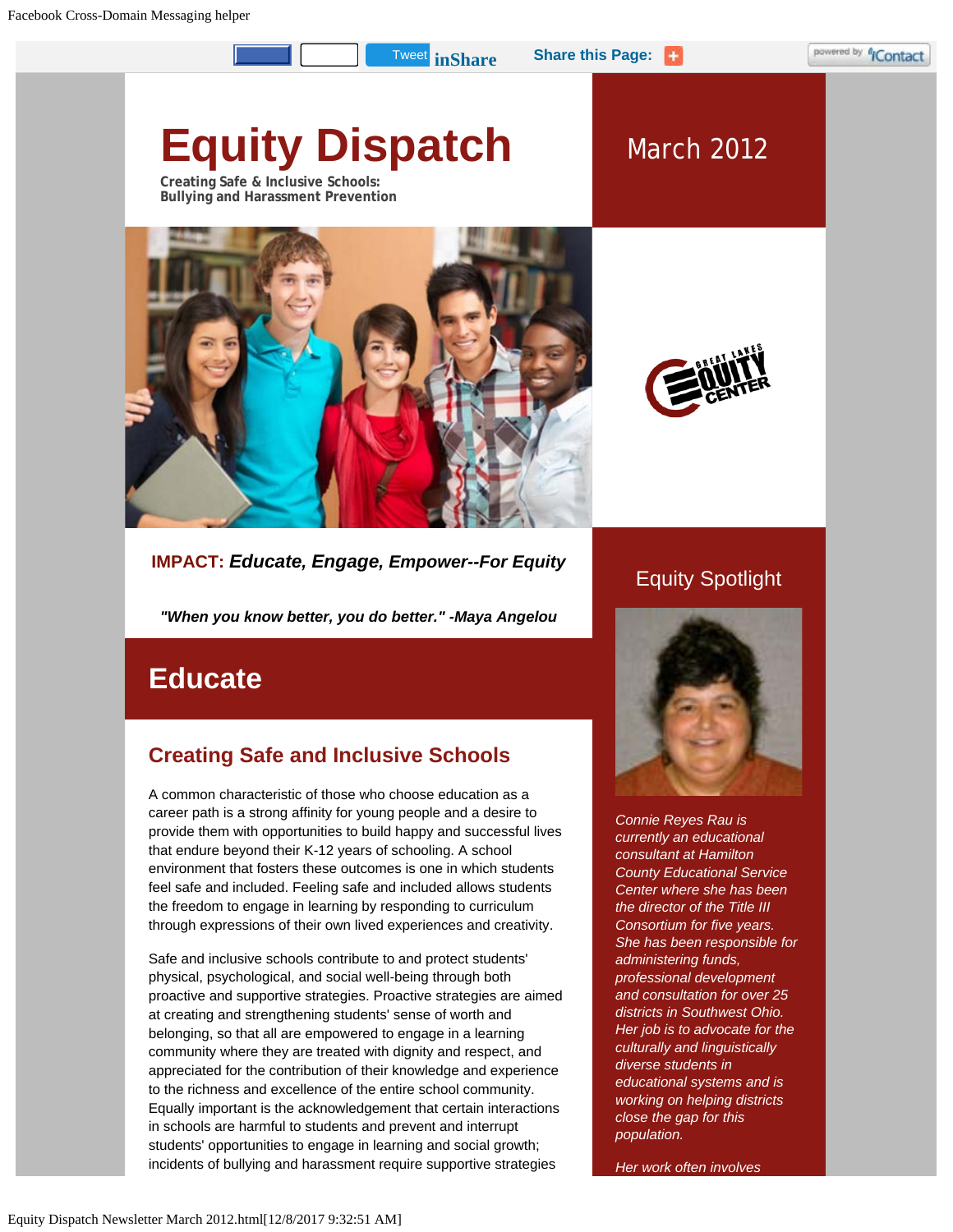aimed at intervening in and eliminating negative treatment of students, and preventing future incidents.

Measures to create safe and inclusive schools are often mistaken for the development of zero tolerance policies that attempt to define and punish acts rather than prevent them. Funds are readily allocated to schools for safety protection supplies such as fences, locks, and cameras although these tools have failed to produce the desired effect of reduction in bullying and harassment (Pack, 2011). Work in the field has indicated that prevention measures are most successful when the social climate of a school community is addressed at the face to face level of cultural interactions.

Accordingly, both proactive and supportive strategies for building safe and inclusive schools start with an analysis of the way student groups are represented and/or marginalized through everyday policy, practices, and curriculum. Consider, for example, that while verbal bullying is the dominant form of bullying among boys and girls, "Girls are more likely to report being targets of rumorspreading and sexual comments" (U.S. Department of Health and Human Services). This statistic would be more effectively counteracted by addressing how women are represented in school curricula (such as canonical literary representations of women as sexually deviant), rather than simply responding

with retribution through suspensions, expulsions, and legal prosecution. Likewise, a recent study concluded, "the most commonly reported reasons for feeling safe were because of their [students'] family constellation, i.e. having LGBT [Lesbian, Gay, Bisexual, and/or Transgender] parents (23%) and because of



their [students'] actual or perceived sexual orientation" (Kosciw & Diaz, xvi, 2008). According to this report, affiliation with lesbian/gay culture is by and large the most common characteristic targeted in incidents of bullying and harassment. Given the virtual absence of LGBT representation in staff and curriculum, and the oppression of culture through decades of "Gag orders" in which educators were not allowed (nor willing) to address these issues in the classroom, it is likely that bullying and harassment of LGBT students reflects what has been reproduced through the hidden curriculum in schools, although often unintentional.

In light of this information, proactive strategies would require that school communities examine the ways in which students are represented in curriculum, and are provided opportunities to participate in classroom learning, classroom and school leadership, and decision-making. Supportive strategies would explicitly identify and examine patterns across incidents of problematic treatment of certain student groups. Proactive and supportive strategies hold students responsible for incidents of bullying and harassment and also include an educational component where their behavior is discussed in the interest of uncovering root causes and teaching pro-social skills. These strategies provide reassurance to students who are the target of bullying and harassment and demonstrate that the way they have been treated is unacceptable and will be eliminated. Further supportive strategies may include mentoring and/or counseling for both targeted students and those who bully or *consultation around systemic change and policy development for English Language Learners. She has trained over 500 educators in the Sheltered Instruction Observation Protocol methodology and is assisting districts that use this model with fidelity. Connie serves on the Ohio Department for Education ESL Advisory Board and received an award for excellence in education for her work in advocating for English Language Learners. Connie maintains a large library of materials that her districts may utilize in their work with ELLs. In addition to the consortium, Connie also works as a school improvement coach for two urban districts in her region and has trained state employees on culturally responsive practices.*

*Before becoming the director of the Title III Consortium for Hamilton County ESC, Connie worked as a school psychologist in many different settings for over 15 years. Prior to being a psychologist, Connie worked as a special education teacher in an institutional setting. She has her school psychology degree from the University of Cincinnati and her undergraduate degree in special education from Xavier University.*

### **Upcoming Events:**

**The Call for Proposals for NAME's 22nd Annual International Conference is now online at** [http://www.nameorg.org](http://click.icptrack.com/icp/rclick.php?d=Gp73aByODKFDtKXRRIoPNXyUD1md0ycw&w=3&destination=http%3A%2F%2Fwww.nameorg.org.%2F)

#### **Ohio**

April 19-21, 2012, Columbus Ohio Association for the Education of Young Children Ohio Early Care and Education Conference [Click Here to read more](http://click.icptrack.com/icp/rclick.php?d=Gp73aByODKFDtKXRRIoPNXyUD1md0ycw&w=3&destination=http%3A%2F%2Fwww.oaeyc.org%2Fi4a%2Fpages%2Findex.cfm%3Fpageid%3D3428)

**Michigan**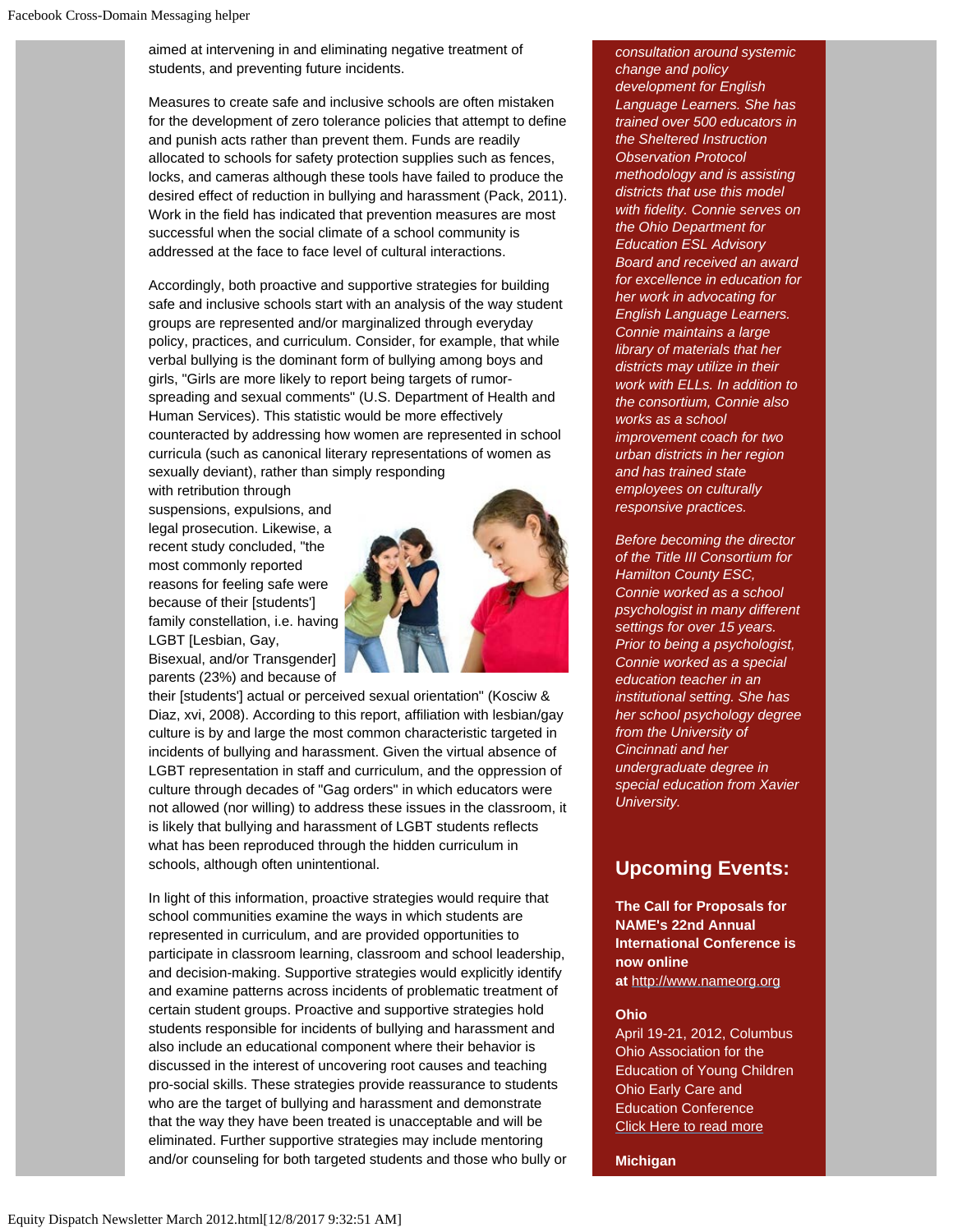harass other students. The latter is necessary because learning to treat all people with respect requires an ability to emphasize with others based on the recognition that every individual, in all her/his facets, deserves basic human rights and dignity. The teaching of respect for human rights cannot be learned through superficial attempts to tell students that they should be respectful or be punished. Educators need to create safe and inclusive school environments through the use of proactive and supportive instructional strategies.

| <b>Equity-Driven Practices to Reduce Bullying and Harassment</b>                                                                                                                                                                                                                |                                                                                                                                                                                                                                                                          |
|---------------------------------------------------------------------------------------------------------------------------------------------------------------------------------------------------------------------------------------------------------------------------------|--------------------------------------------------------------------------------------------------------------------------------------------------------------------------------------------------------------------------------------------------------------------------|
| PROACTIVE STRATEGIES                                                                                                                                                                                                                                                            | <b>SUPPORTIVE STRATEGIES</b>                                                                                                                                                                                                                                             |
| Engage students, families, and<br>community members in identifying<br>problematic behavior and generating<br>expectations of teacher/student,<br>student/student, and family/teacher<br>interactions and school climate.                                                        | Immediately and consistently address<br>any incidents of bullying and<br>harassment. Name the behavior: "I<br>heard you use the word . Your<br>behavior is unacceptable because you<br>are violating another student's rights."<br>Make sure that everyone can hear you. |
| <b>Explicitly teach empathy and</b><br>compassion through curriculum that<br>uses authentic situations requiring<br>student analysis of the treatment of<br>individuals and groups, in historical<br>and current contexts.                                                      | Hold students who inappropriately<br>treat other students accountable by<br>reporting the incident, ensuring<br>disciplinary actions are firm and fair,<br>and giving support to all actors<br>involved in the incident.                                                 |
| Validate and value difference in the<br>classroom by including diversity and<br>student representation across the<br>curriculum. Take care not to include<br>students' diversity as an example of<br>otherness, but rather as normative<br>perspectives, values, and knowledge. | Support the targeted student, and<br>continue to give support.                                                                                                                                                                                                           |

For a list of this section's references, click [here.](#page-5-0)

# **Engage**

# **Get to Know Akron Public Schools**

Akron Public Schools (APS), of Akron, Ohio, promotes safe and inclusive schools by engaging in an innovative strategy to address bullying and harassment among students. The APS bullying prevention program combines school support, student education and leadership programs, as well as community outreach to provide a



comprehensive approach to safety and inclusiveness.

APS started the program five years ago in efforts to address the affect bullying can have on students' academic performance. The district employs four part-time specialists, who have backgrounds in mental health or counseling, to provide direct assistance to school staffs. These bullying prevention specialists deliver a variety of services including working one-on-one with students, and facilitating community forums for families and community members, and conducting lessons about acceptance, getting along and advocating pro-social behaviors among peers.

District and school leaders understand that in order to sustain safe

March 18 – 20, Saginaw Annual State of Michigan Equity Within the Classroom **Conference** Equity in Education Through Partnerships & Collaboration [Click Here to read more](http://click.icptrack.com/icp/rclick.php?d=Gp73aByODKFDtKXRRIoPNXyUD1md0ycw&w=3&destination=http%3A%2F%2Fwww.svsu.edu%2Fequityconference%2Fequityconference.html)

#### **Indiana**

June 13 -15th, Indianapolis Conrad Hotel Annual Region IV Parent Technical Assistance Center **Conference** [Click Here to read more](http://click.icptrack.com/icp/rclick.php?d=Gp73aByODKFDtKXRRIoPNXyUD1md0ycw&w=3&destination=http%3A%2F%2Fwww.parentcenternetwork.org%2Fregion4%2Faboutus.html)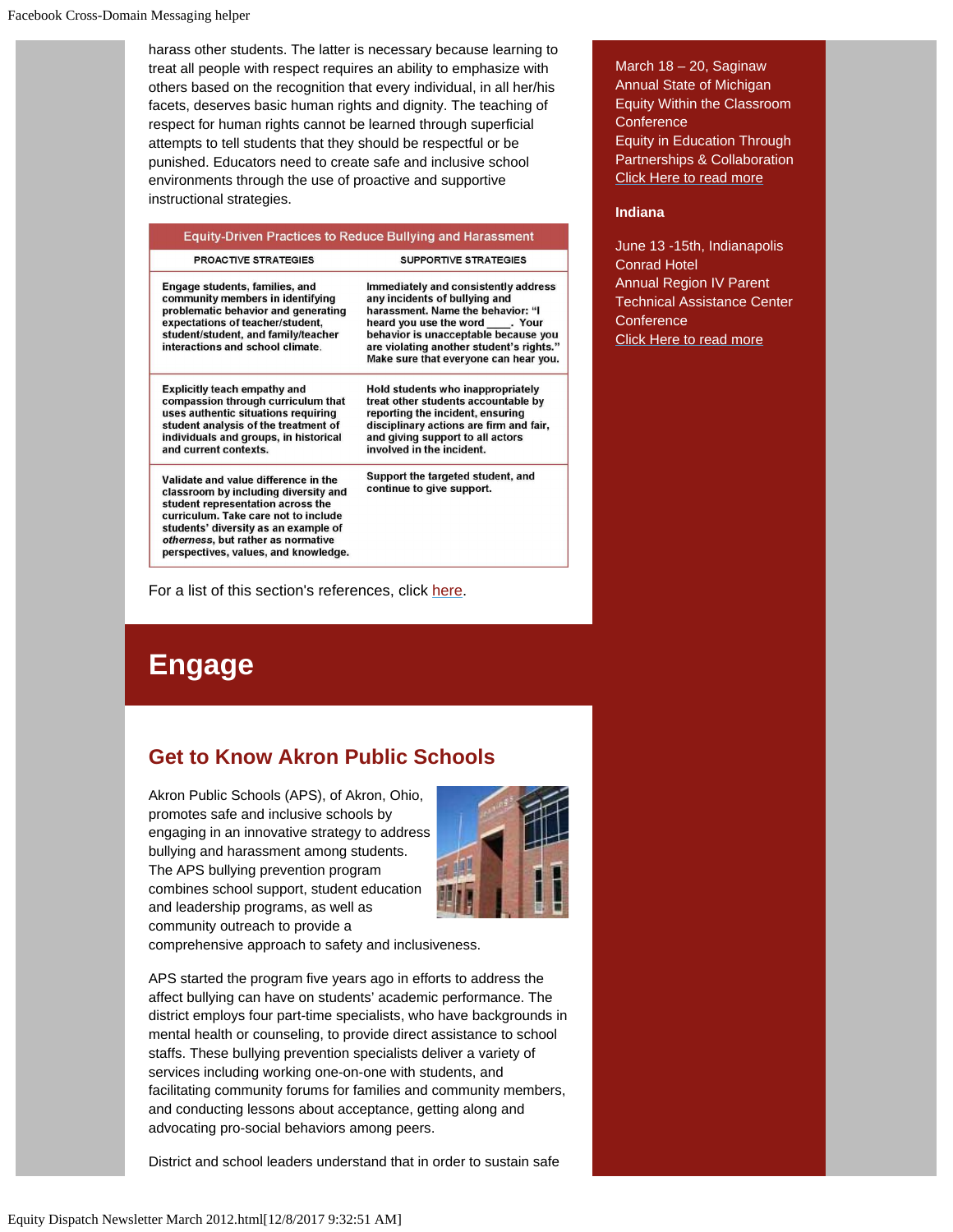learning environments for all students, strategies to prevent bullying and harassment must not be seen in isolation, but integrated into a school's overall approach to discipline. As a result, these activities are incorporated into the district's and each school's Positive Behavior Support plans. Since the program's inception in 2002, APS has seen considerable decreases in reports of actual bullying incidents demonstrating a 20% decrease in bullying referrals from 2009-10. While there was a slight increase in referrals during the 2010-11 school year, the numbers of incidents were still substantially lower than in years prior to the program's implementation.

Students are also joining in efforts to ensure safe and inclusive schools. In one of Akron's public high schools, students have formed a group called Harmony, a multi-racial/ethnic student-led group that encourages younger students to be accepting of differences and stand up against unacceptable student treatment. The student group uses an anti-bullying curriculum to teach middle and elementary grade students about bullying prevention.

When asked, how the program promotes safe and inclusive schools, Merle Bennett Buzzelli, Program Manager replied, "We talk about [the fact that] every child has the right to feel safe, feel joy, and be treated with dignity and respect. Everyone has the right to come to school and feel safe; these are the words we use with students every day. We are really proud about the work we are doing. We try really hard to be accessible to families and the community, but especially to students. We want all children to have a good educational experience and our goal is to help children have a positive healthy experience."

# **Empower**

### **Something to Share!**



Could your students benefit from some positive peer guidance with regard to bullying? [KidsAgainstBullying.org,](http://click.icptrack.com/icp/rclick.php?d=Gp73aByODKFDtKXRRIoPNXyUD1md0ycw&w=3&destination=http%3A%2F%2Fwww.kidsagainstbullying.org) a website built by and for elementary school students, offers games, original artwork and stories, celebrity videos, and questions and answers about bullying. Similarly, [TeensAgainstBullying.org](http://click.icptrack.com/icp/rclick.php?d=Gp73aByODKFDtKXRRIoPNXyUD1md0ycw&w=3&destination=http%3A%2F%2Fwww.teensagainstbullying.org) features teen-created bullyingrelated music videos, stories, activities, quizzes, and information. Both websites are sponsored by the National Bullying Prevention Center.

### **Something to Use!**

**National School Climate Standards**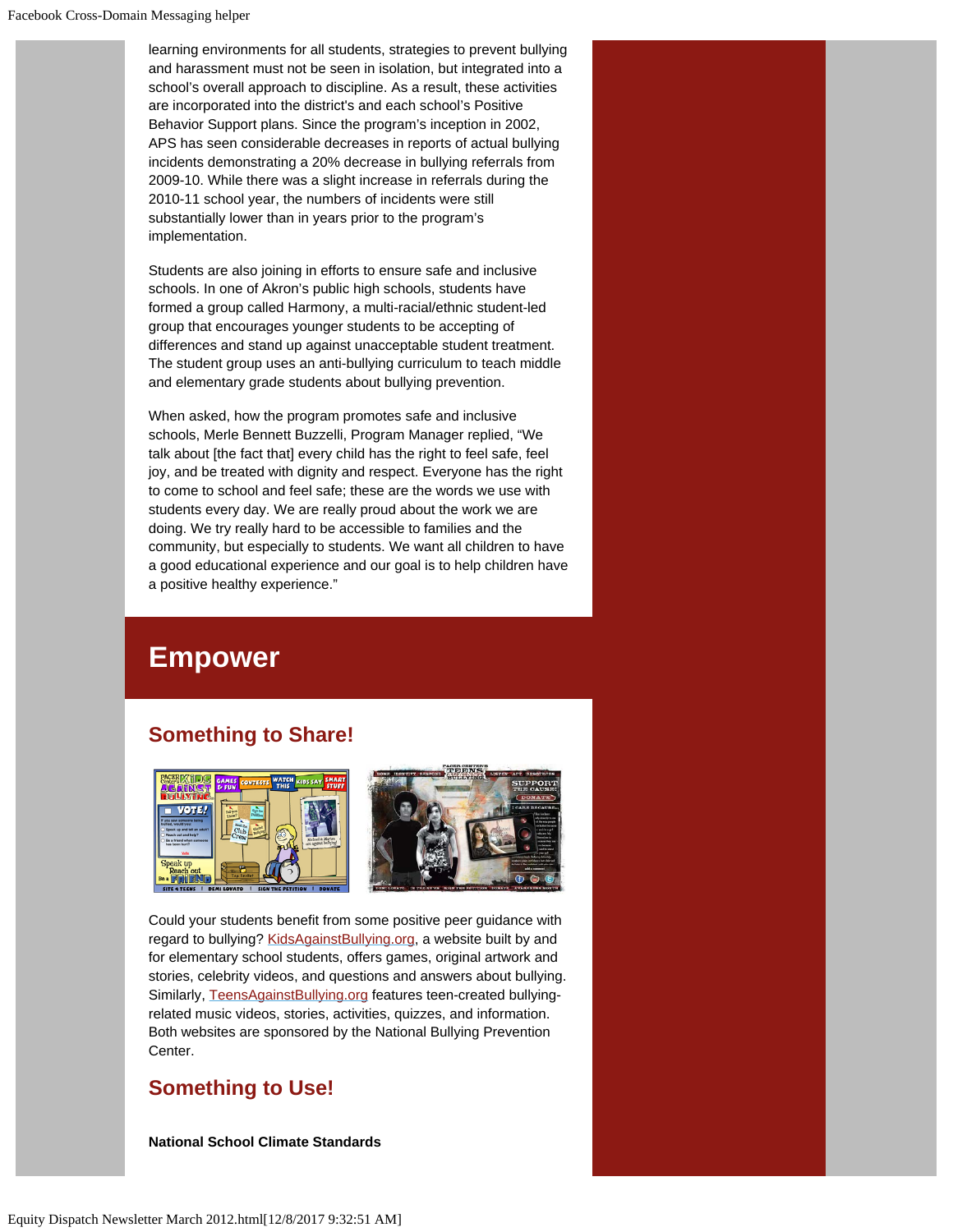The National School Climate Standards provide a roadmap for schools looking to create a safe and inclusive school environment. The five standards and set of indicators and sub-indicators were developed by the National School Climate Council with the help of many educational leaders and have been endorsed by multiple organizations, including Teaching Tolerance, the National PTA, and the National School Board Association.

| National School Climate Standards<br><b>BENCHMARKS TO PROMOTE EFFECTIVE TEACHING.</b><br>LEARNING AND COMPREHENSIVE SCHOOL IMPROVEMENT |
|----------------------------------------------------------------------------------------------------------------------------------------|
| NATIONAL SCHOOL CLIMATE COUNCIL                                                                                                        |
|                                                                                                                                        |
| Conter for Social and Enational Education                                                                                              |
|                                                                                                                                        |

[http://www.schoolclimate.org/climate/documents/school-climate](http://click.icptrack.com/icp/rclick.php?d=Gp73aByODKFDtKXRRIoPNXyUD1md0ycw&w=3&destination=http%3A%2F%2Fwww.schoolclimate.org%2Fclimate%2Fdocuments%2Fschool-climate-standards-csee.pdf)[standards-csee.pdf](http://click.icptrack.com/icp/rclick.php?d=Gp73aByODKFDtKXRRIoPNXyUD1md0ycw&w=3&destination=http%3A%2F%2Fwww.schoolclimate.org%2Fclimate%2Fdocuments%2Fschool-climate-standards-csee.pdf)

#### **Promoting a Positive School Climate Worksheet**



Wondering how to initiate a dialogue with your colleagues about school climate? The Promoting a Positive School Climate Worksheet for Discussion and Planning asks critical questions about student voice, parent engagement, community partnerships, learning environment, social-emotional environment, and physical environment and provides space to catalogue what is currently being done and what needs to be done to create a safe and inclusive school.

[http://www.edu.gov.on.ca/eng/parents/Worksheet\\_fillableEng.pdf](http://click.icptrack.com/icp/rclick.php?d=Gp73aByODKFDtKXRRIoPNXyUD1md0ycw&w=3&destination=http%3A%2F%2Fwww.edu.gov.on.ca%2Feng%2Fparents%2FWorksheet_fillableEng.pdf)

### **Something to Do!**

#### [Cyberbullying Lesson Plans](http://click.icptrack.com/icp/rclick.php?d=Gp73aByODKFDtKXRRIoPNXyUD1md0ycw&w=3&destination=http%3A%2F%2Fwww.adl.org%2Feducation%2Fcurriculum_connections%2Fcyberbullying%2Fcyberbullying_edition_cc_entireunit.pdf)

One of the best practices for bullying prevention is to take some time to discuss bullying and harassment in the classroom. This resource from the Anti-Defamation League contains three ready-toimplement, standards-aligned lesson plans that educators can use to address cyberbullying:

- [Elementary Lesson Plan:](http://click.icptrack.com/icp/rclick.php?d=Gp73aByODKFDtKXRRIoPNXyUD1md0ycw&w=3&destination=http%3A%2F%2Fwww.adl.org%2Feducation%2Fcurriculum_connections%2Fcyberbullying%2Fcyberbullying_lesson_1.asp%3Fcc_section%3Dlesson_1) Over the course of 2-3 hours or 3- 4 class periods, students will use literature, hypothetical scenarios, and creative activities to learn about safe and respectful online communication.
- [Middle Grades Lesson Plan](http://click.icptrack.com/icp/rclick.php?d=Gp73aByODKFDtKXRRIoPNXyUD1md0ycw&w=3&destination=http%3A%2F%2Fwww.adl.org%2Feducation%2Fcurriculum_connections%2Fcyberbullying%2Fcyberbullying_lesson_2.asp%3Fcc_section%3Dlesson_2): This 90-minute lesson for students in grades 5-9 provides information about cyberbullying, while encouraging critical thinking through